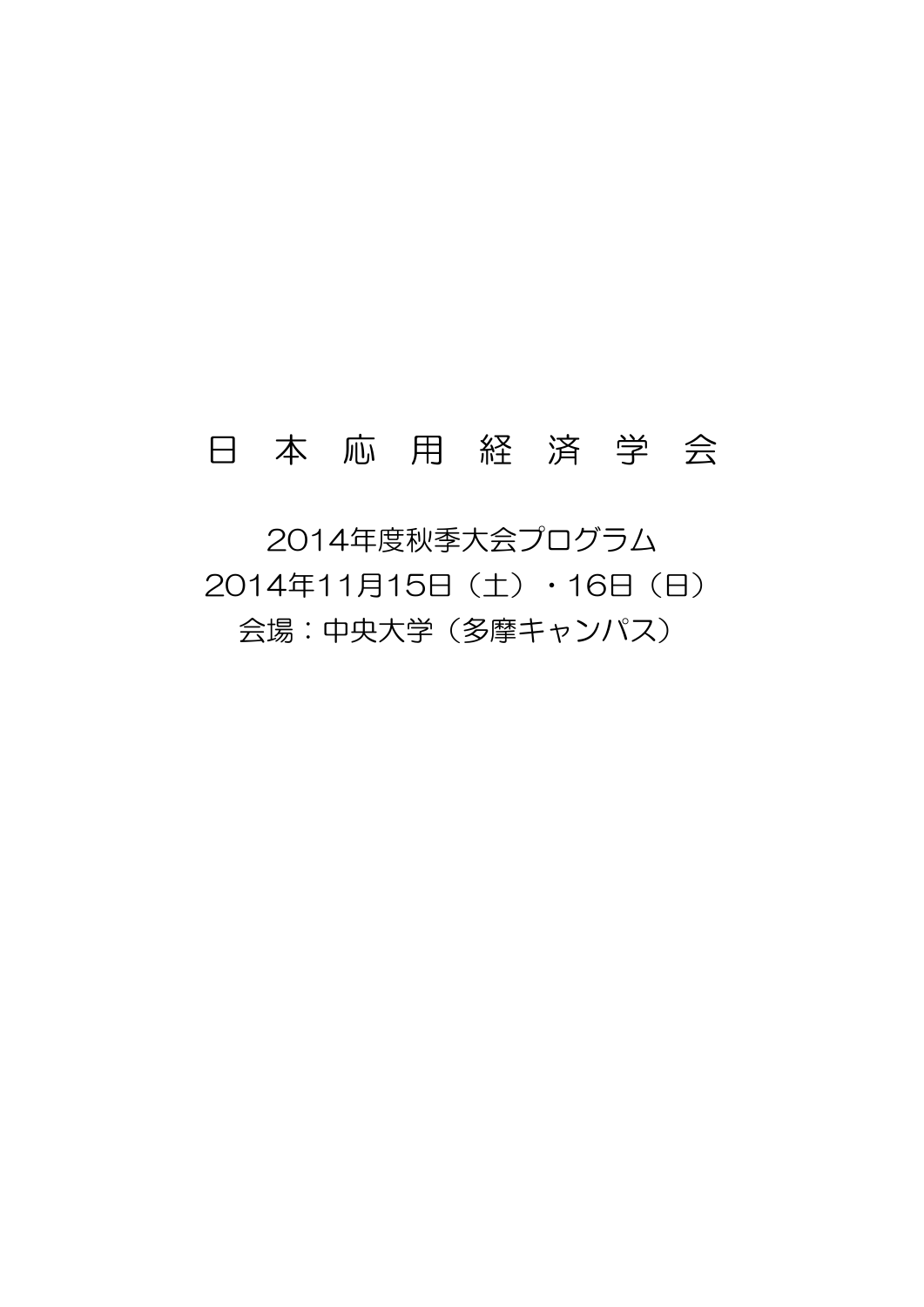## 2014 年度日本応用経済学会秋季大会プログラム

#### <報告時間 30 分、討論はフロアからの質疑も含めて 10 分>

#### 第 1 日 11 月 15 日 (土曜日)

Γ

理事会 会場:1410 10:30~12:00

- 受付 受付時間 11:30~ 受付場所 7 号館 1 階ホール
- 午後の部(1) 12:30~13:50

セッション 1-1A (7202) 12:30~13:50 Chair: Yasushi Suzuki

(Ritsumeikan Asia Pacific University)

#### English Session Ⅰ

The Labor Market for College Professors in Korea

Presenter: Jaewoo Ryoo (Kookmin University) Discussant: Hiroshi Futagami (Hiroshima University)

Pupil's Education Outcome in Kenya Public Primary Schools and Locally Hired Teachers' Performance

> Presenter: Ayako Wakano (Osaka University) Discussant: Daichi Shimamoto (Waseda University)

## セッション 1‐2A (7203) 12:30~13:50 座長:三宅伸治(西南学院大学) 公共資本と成長

Regional Infrastructure and Economic Growth

報告者: 北浦康嗣(法政大学)

- 玉井寿樹(近畿大学)
- 討論者: 上口晃(名古屋大学)

Public Capital Accumulation, Income Transfers, and Fiscal Sustainability 報告者: 上口晃(名古屋大学) 小川光(名古屋大学) 討論者: 平賀一希(東海大学)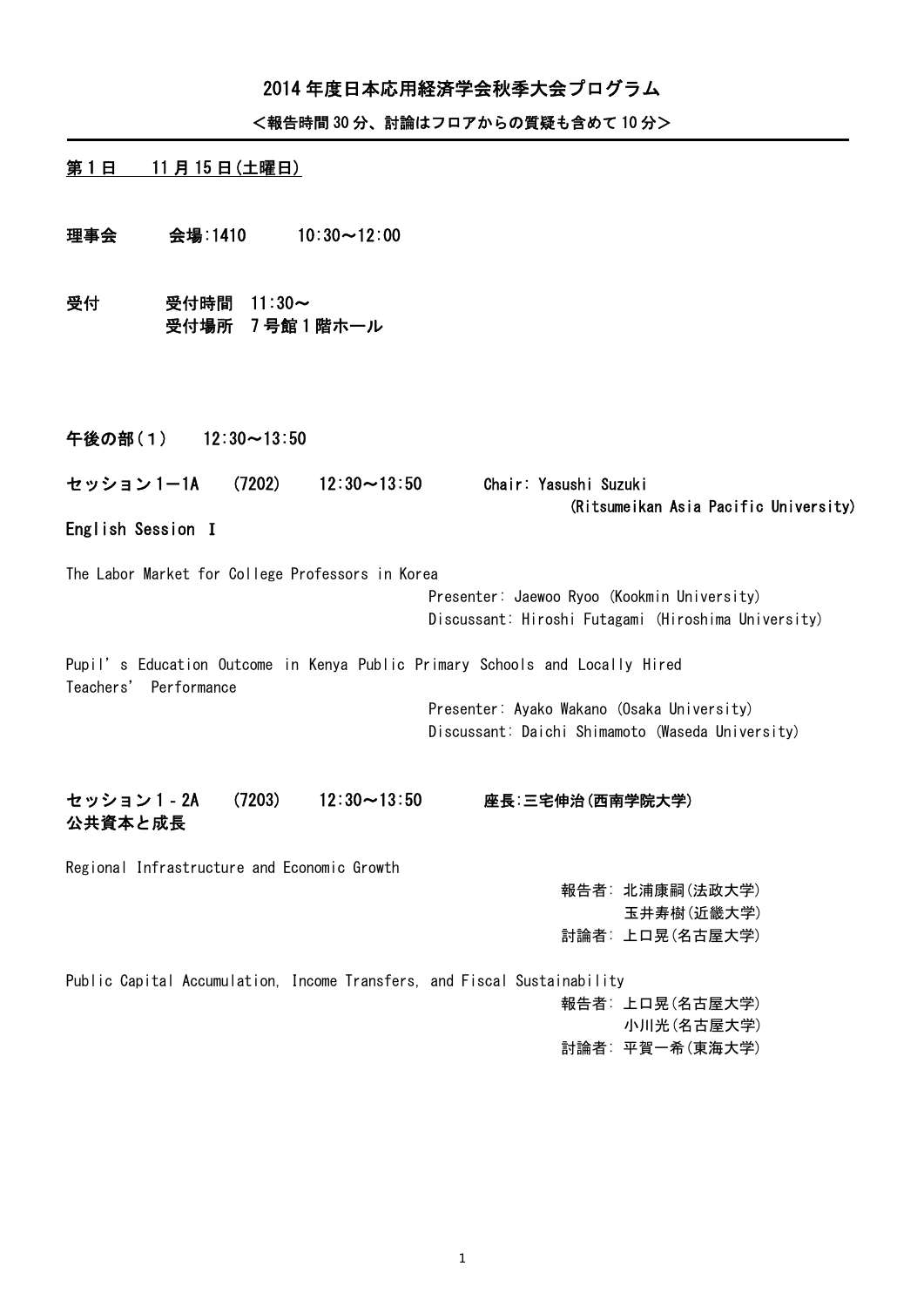Estimating the mitigation effect of the Tokai Earthquake measures on private housing: A Program Evaluation Approach

> 報告者: 宮崎毅(九州大学) 大谷竜(産業技術総合研究所) 大野大地(応用 RMS) 高杉剛(応用 RMS) 山田敏弘(応用 RMS) 討論者: 小黒一正(法政大学)

三河湾における南海トラフ地震の経済効果の計測

報告者: 上井啓太(豊橋技術科学大学) 渋澤博幸(豊橋技術科学大学) 宮田譲(豊橋技術科学大学) 討論者: 石塚孔信(鹿児島大学)

セッション 1‐4A (7211) 12:30~13:50 座長:尾崎タイヨ(京都学園大学) マクロ経済学Ⅰ

Consumer Inflation Expectations in Japan and Empirical Tests

報告者: 中平千彦(東京理科大学) 討論者: 薮田雅之(中央大学)

小国開放経済における失業と為替の関係

報告者: 中村周史(九州大学) 討論者: 中田真佐男(成城大学)

## セッション 1‐5A (7102) 12:30~13:50 座長:赤羽根靖雅(福岡大学) ミクロ経済学Ⅰ

Existence and Uniqueness of Equilibrium in Asymmetric Contests with Interdependent Preferences

> 報告者: 平井秀明(西南学院大学) 討論者: 天谷研一(香川大学)

二重マッチングと雇用契約

報告者: 眞田英明(九州大学) 三浦功(九州大学)

討論者: 荒川潔(大妻女子大学)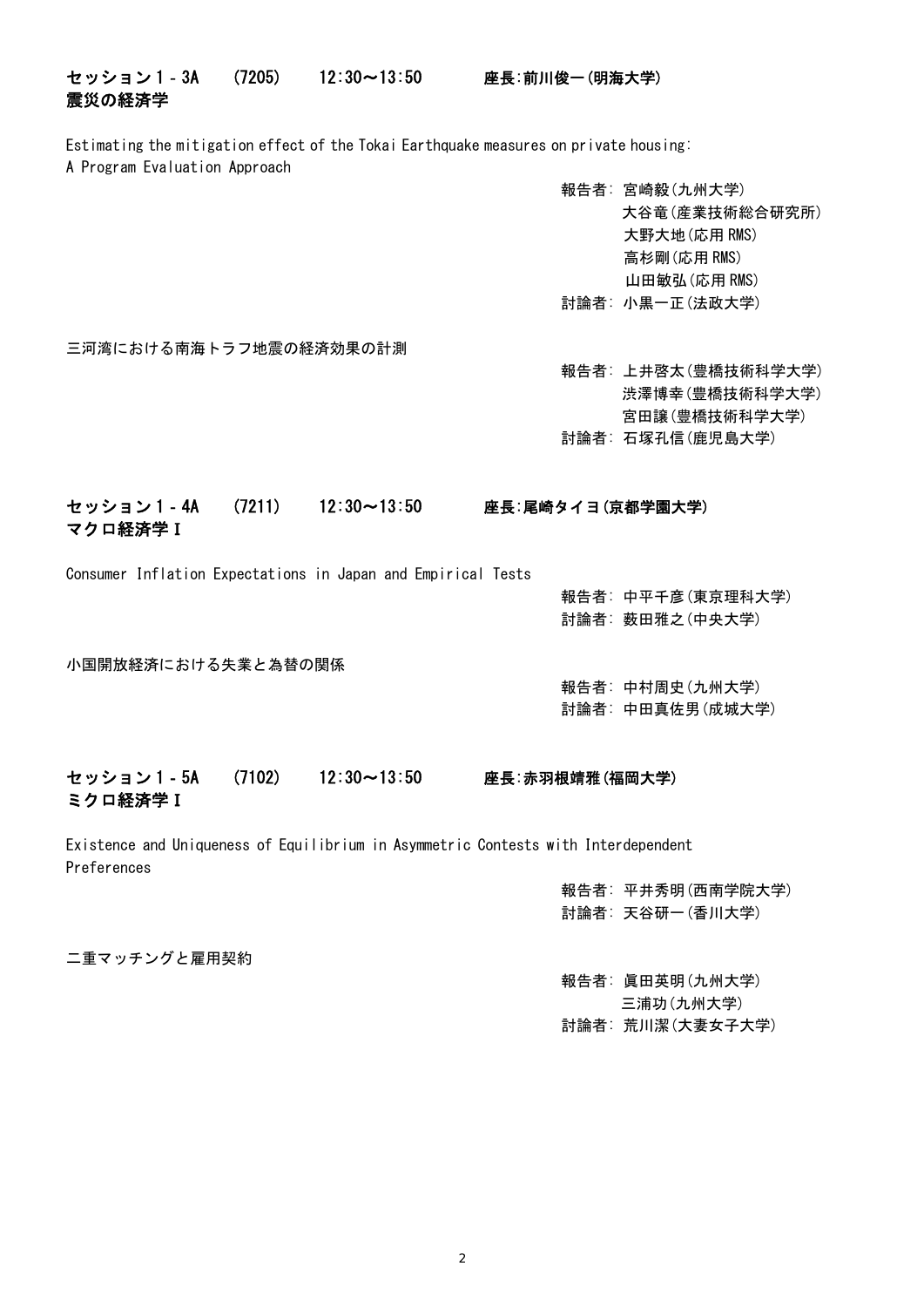| 特別セッション1- 6A<br>公共政策      | (6103) | $12:30 \sim 15:20$     | 座長: 田中廣滋 (中央大学)                        |
|---------------------------|--------|------------------------|----------------------------------------|
| イノベーションと社会的企業             |        |                        | 報告者: 米田篤裕 (矢崎財団)<br>神山和美(鉄道 · 運輸機構)    |
| 再生可能エネルギー政策               |        |                        | 報告者: 薮田雅弘 (中央大学)<br>伊勢公人(海外電力調査会)      |
|                           |        | 13:50~14:00 <コーヒーブレイク> |                                        |
| 公民協働                      |        |                        | 報告者: 田中廣滋 (中央大学)                       |
| グローバル化と政府の役割              |        |                        | 報告者: 宮野俊明 (九州産業大学)                     |
| 特別セッション 1 - 7A<br>応用ミクロ経済 | (6203) | $12:30 \sim 16:00$     | 座長: 細江守紀(熊本学園大学)                       |
| 知的財産権の設計                  |        |                        | 報告者: 中泉拓也(関東学院大学)                      |
| 企業と雇用                     |        |                        | 報告者: 増井淳 (創価大学)                        |
|                           |        | 13:50~14:00 <コーヒーブレイク> |                                        |
| 政治的エージェンシーモデル             |        |                        | 報告者: 堀宣昭 (九州大学)                        |
| 企業の経済学                    |        |                        | 報告者: 飯島裕胤(弘前大学)                        |
| 限定合理性と法ルール                |        |                        |                                        |
|                           |        |                        | 報告者: 佐藤茂春 (長崎ウエスレヤン大学)<br>細江守紀(熊本学園大学) |

13:50~14:00 コーヒーブレイク (休憩室7103)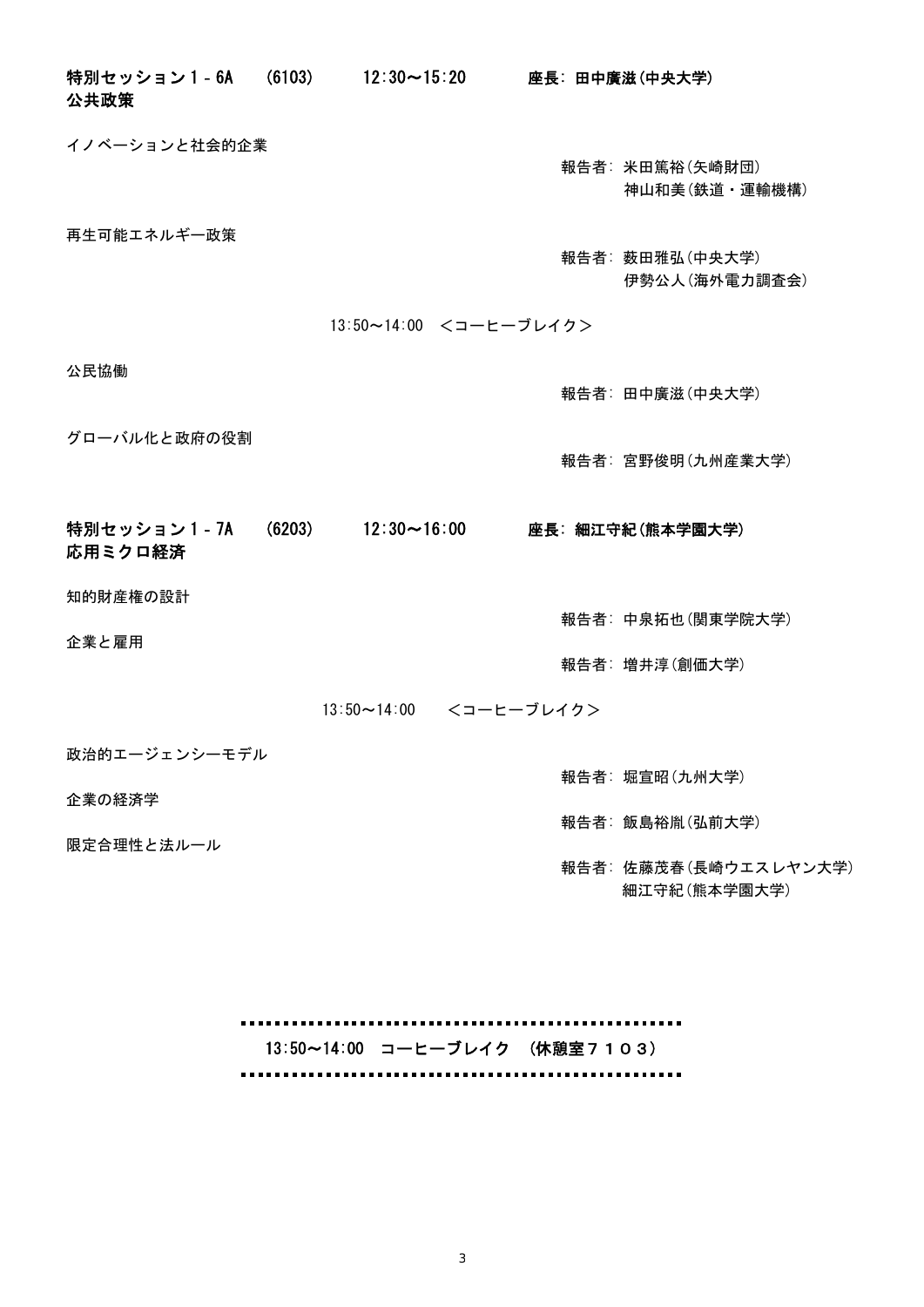| 午後の部(2)                                            | $14:00 \sim 16:00$ |                    |                                                                                                                                                              |
|----------------------------------------------------|--------------------|--------------------|--------------------------------------------------------------------------------------------------------------------------------------------------------------|
| Session 1 - 1B<br>English Session II               | (7202)             | $14:00 \sim 16:00$ | Chair: Mototsugu Fukushige (Osaka University)                                                                                                                |
| Political Systems and Redistribution               |                    |                    | Presenter: Hang Keun Ryu (Chung Ang University)<br>Discussant: Takuro Miyamoto (Ministry of Finance)                                                         |
| Consumers are not like firms in the credit market  |                    |                    |                                                                                                                                                              |
|                                                    |                    |                    | Presenter: Meeroo Kim (Columbia University),<br>Keunkwan Ryu (Seoul National University)<br>Discussant: Yasunori Fujita (Keio University)                    |
| and SV Models                                      |                    |                    | Nonlinear Dynamics in Japan's Financial and Economic Returns Volatility from GARCH                                                                           |
|                                                    |                    |                    | Presenter: Bala Dahiru Abdullahi (Kyushu University)<br>Taro Takimoto (Kyushu University)<br>Discussant: Minoru Hayashida (Kitakyushu University)            |
| Session 1 - 2B<br>English Session                  | (7203)             | $14:00 \sim 16:00$ | Chair: Takashi Kihara (Dokkyo University)                                                                                                                    |
|                                                    |                    |                    | R&D, Foreign Ownership, and Integration of Firms: Evidence from Japanese Firms                                                                               |
|                                                    |                    |                    | Presenter: Hyeog Ug Kwon (Nihon University)<br>Jungsoo Park (Sogang University)<br>Discussant: Keiko Ito (Senshu University)                                 |
| Adapting to the Weather: Lessons from U.S. History |                    |                    |                                                                                                                                                              |
|                                                    |                    |                    | Presenter: Hoyt Bleakley (University of Michigan and NBER)<br>Sok Chul Hong (Sogang University)<br>Discussant: Daisuke Nakamura (Fukuoka Women's University) |
| Inflation                                          |                    |                    | Hold-up Problem in Price Cap Regulation with Limited Ability of Commitment in High                                                                           |
|                                                    |                    |                    | Presenter: Takuya Nakaizumi (Kanto Gakuin University)<br>Discussant: Nobuaki Hori (Kyushu University)                                                        |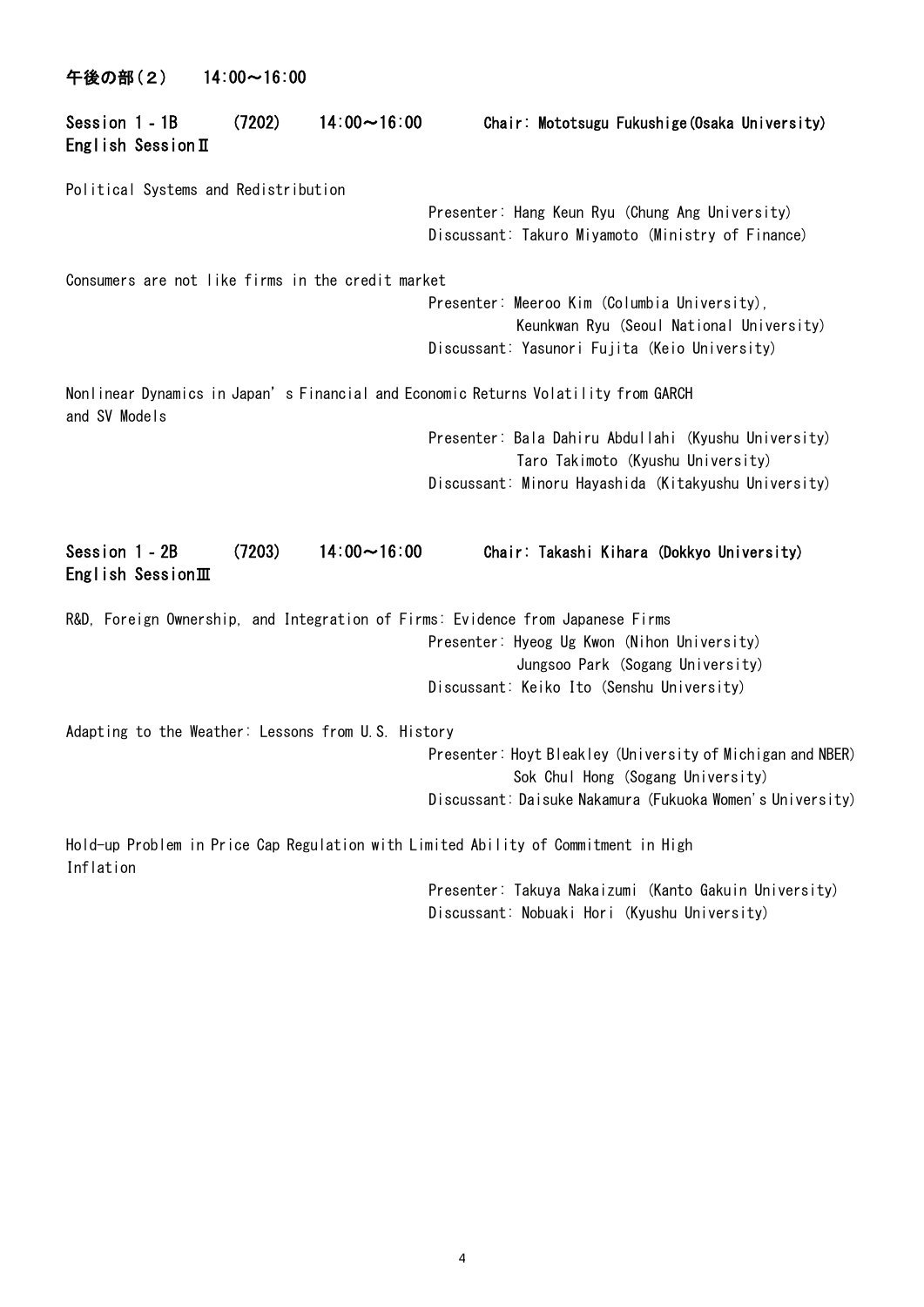# セッション 1‐3B (7205) 14:00~16:00 座長: 後藤剛史(南山大学) 企業経済学Ⅰ

(仮)企業内における最適なタスクデザイン〜情報収集業務と実行業務の統合と分離〜

報告者: 熊谷啓希(九州大学)

討論者: 丹野忠晋(跡見学園女子大学)

コーポレートガバナンスと会計情報―株主による経営者のモニタリングと経営者が 開示する会計情報との関係について

報告者: 花村信也(みずほ証券)

討論者: 野崎竜太郎(保健医療経営大学)

MBO による株式非公開化のパフォーマンス改善効果に関する実証分析

- 報告者: 川本真哉(福井県立大学) 河西卓弥(熊本県立大学)
- 討論者: 高橋陽二(岐阜聖徳学園大学)

セッション 1‐4B (7211) 14:00~16:00 座長: 橋本浩幸(兵庫県立大学) 家族の経済学Ⅰ

家族資源が及ぼす子どもの発達への影響

男女賃金格差と出生率の変化

討論者: 水落正明(南山大学)

報告者: 野崎祐子(熊本学園大学) 松浦克己(広島大学)

- 報告者: 焼田党(名古屋市立大学)
- 討論者: 浦川邦夫(九州大学)

Time-adjusted poverty among working households in Japan

報告者: 石井加代子(慶応義塾大学) 浦川邦夫(九州大学) 討論者: 山田篤裕(慶応義塾大学)

特別セッション 1 - 5B (7102) 14:00~16:00 座長: 大住圭介(福岡女子大学) 経済成長 地球環境と経済成長 報告者: 伊ケ崎大理(日本女子大学) 経済成長と不平等 報告者: 中村保(神戸大学) グローバリゼーションと経済成長

報告者: 池下研一郎(金沢大学)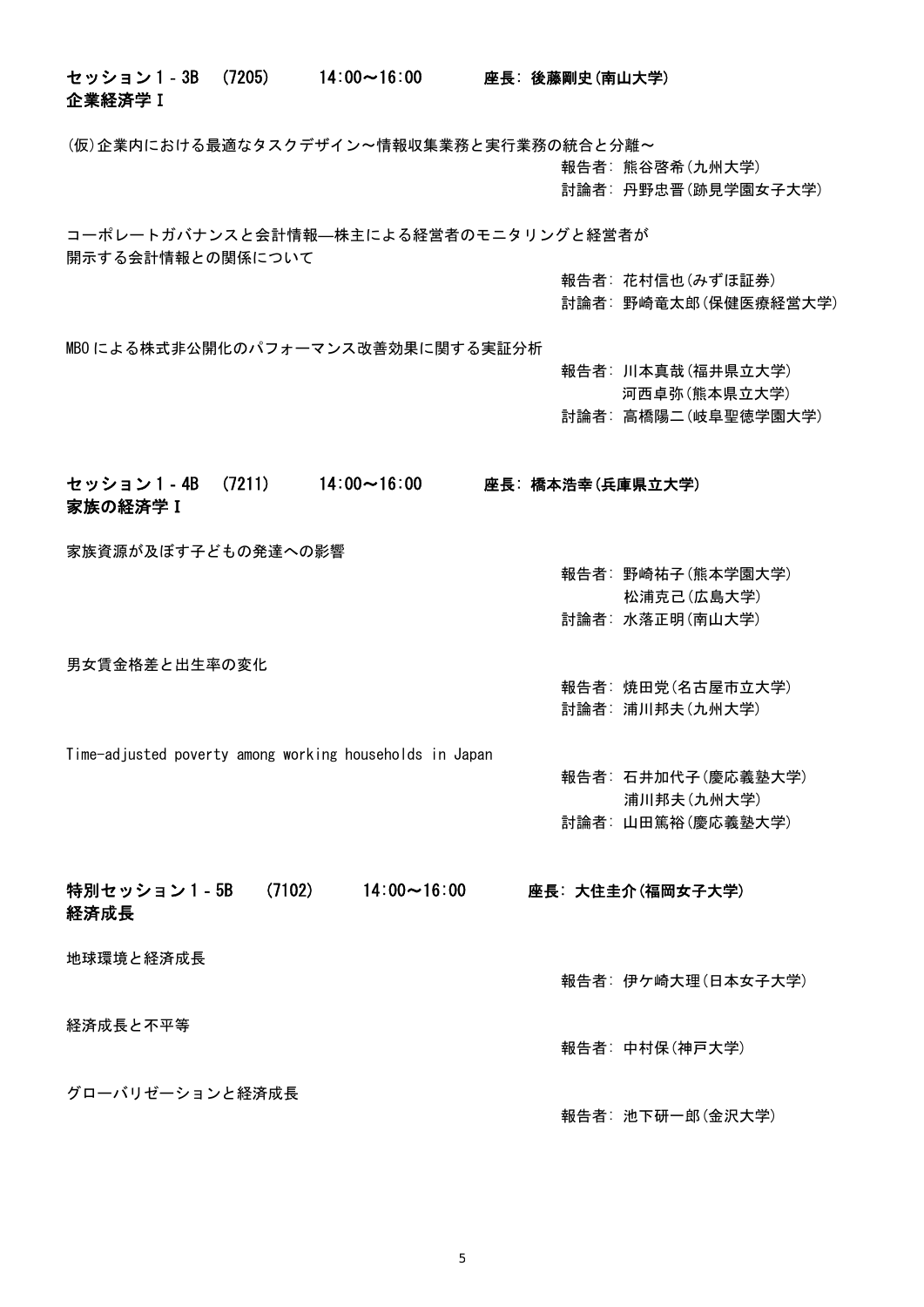## 特別セッション 1 - 8B (6204) 14:00~16:00 座長: 多和田眞(愛知学院大学) 地域と経済発展

環境汚染と地域の集積

戦略的貿易政策と FTA

報告者: 内藤徹(徳島大学)

報告者: 大川隆夫(立命館大学)

小国経済発展モデルにおける経済発展政策

報告者: 多和田眞(愛知学院大学)

 16:00~16:10 <コーヒーブレイク> 休憩室:7103 

招待講演(7101)16:10~17:10 70 70 70 70 司会: 浅田統一郎(中央大学)

演 題: 日本の大停滞とアベノミクス

会長講演(7101)17:20~18:20 司会: 中村保(神戸大学)

演 題: 内生的成長論の潮流と課題

講演者: 若田部昌澄(早稲田大学)

講演者: 大住圭介(福岡女子大学)

18:30~20:00 < 懇 親 会 > 会場:教職員食堂

L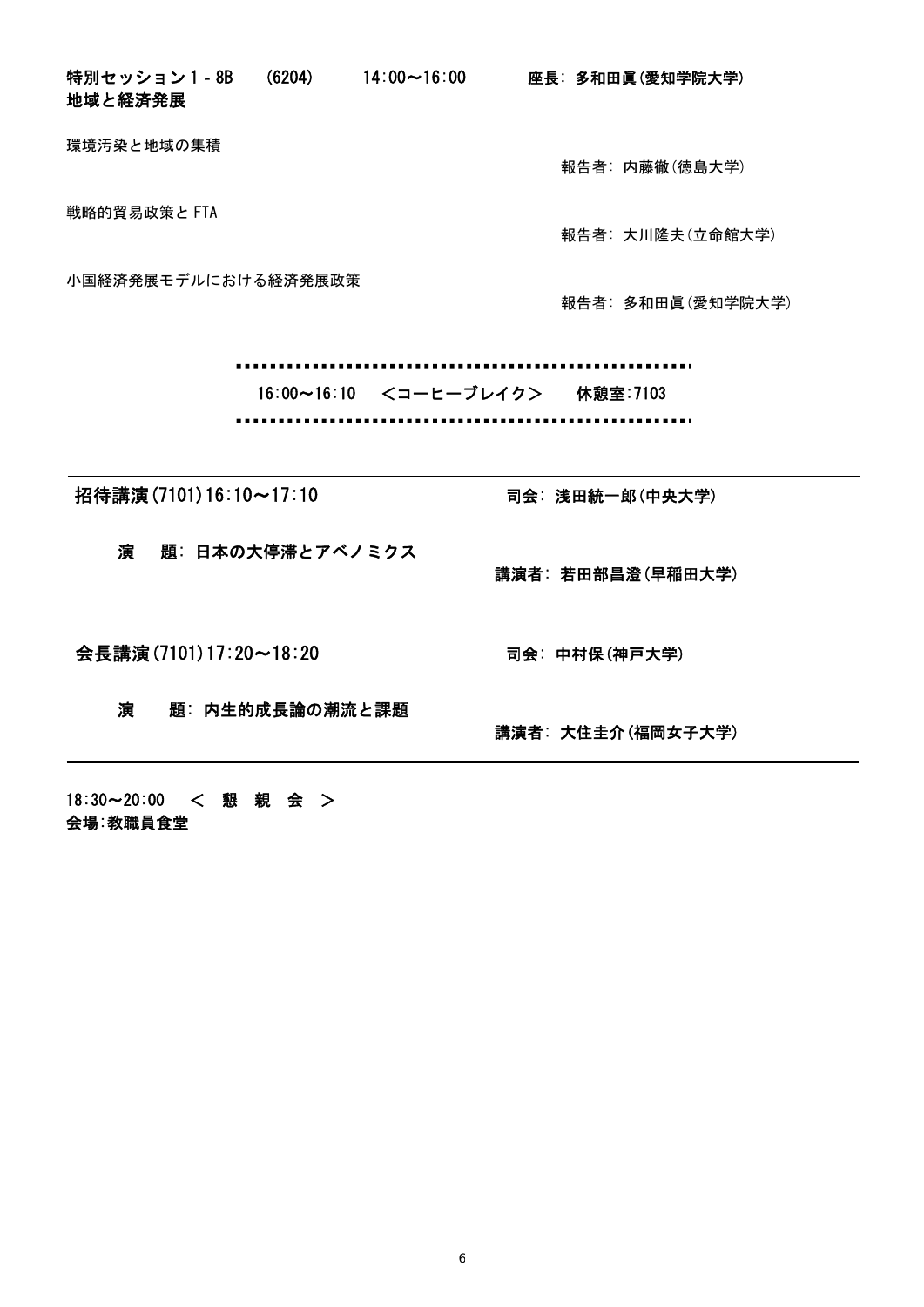## 第 2 日 11 月 16 日(日曜日)

- 受 付 受付時間 8:30~ 受付場所 7 号館 1 階ホール
- 午前の部 9:00~10:20

セッショ 2‐1A (7202) 9:00~10:20 座長: 小出秀雄(西南学院大学) 環境経済学Ⅰ

産業集積における排出問題と技術進歩

報告者: 劉金昊(九州大学) 討論者: 池下研一郎(金沢大学)

公共財供給に副次的便益が伴う場合の国際環境協定-繰り返しゲームによる考察

報告者: 高島伸幸(九州大学) 討論者: 鈴木豊(法政大学)

セッション 2‐2A (7203) 9:00~10:20 座長: 三浦功(九州大学) ミクロ経済学Ⅱ

Output Taxes and Emission Taxes for Promoting Advanced Abatement Technology 報告者: 青山直人(青森公立大学) 討論者: 大内田康徳(広島大学)

The Welfare Effects of Oligopolistic Third-Degree Price Discrimination When Own and Cross Price Elasticities Are Constants

> 報告者: 安達貴教(名古屋大学) 海老名剛(信州大学) 討論者: 池田剛士(大東文化大学)

セッション 2‐3A (7204) 9:00~10:20 座長: 大川隆夫(立命館大学) 産業組織Ⅰ

Profitable Competition: a multi-product firm case

報告者: 猪俣賢太郎(大阪大学) 討論者: 石井光(関西大学)

耐久財複占企業の特許戦略

報告者: 藤澤千栄子(京都大学)

討論者: 加藤浩(西南学院大学)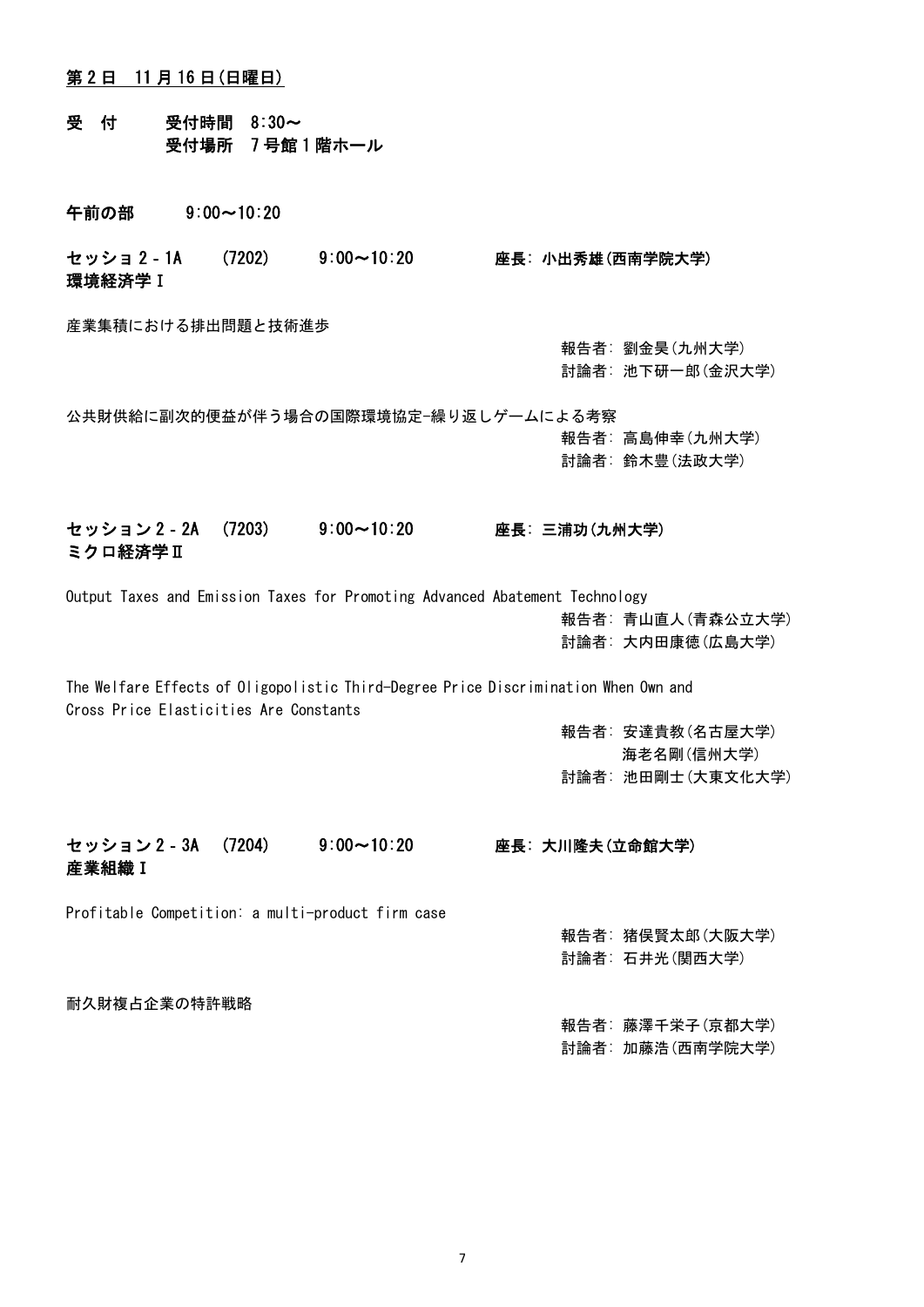セッション 2‐4A (7205) 9:00~10:20 座長: 下田真也(九州産業大学) 企業経済学Ⅱ ESG 情報開示による株主資本コストの低減効果に関する実証分析 報告者: 宝田晋介(大日本印刷株式会社) 森田充(青山学院大学) 討論者: 野方大輔(佐賀大学) 企業の私的再建における再建計画合意ルールの比較(仮) 報告者: 吉田友紀(九州大学) 討論者: 和田美憲(同志社大学) セッション 2‐5A (7211) 9:00~10:20 座長: 楠田康之(日本福祉大学) ネットワーク経済 Aviation Route Network Competition Game: The Case of Japanese Airlines (ANA vs. JAL) 報告者: 井上寛規(京都大学) 坂上智哉(熊本学園大学) 加藤康彦(熊本学園大学) 討論者: 穂刈享(慶応義塾大学) 放送と SNS の連携によるザッピング行動の変化 報告者: 永星浩一(福岡大学) 討論者: 井上寛規(京都大学) セッション 2‐6A (7101) 9:00~10:20 座長: 松本昭夫(中央大学) マクロ経済学Ⅱ ゼロ金利下における混合型のインフレ期待仮説とマッカラム・ルールのマクロ動学 報告者: 青木慎(中央大学) 討論者: 室 和伸(姫路獨協大学) 賃金上昇と金融緩和が雇用と物価にもたらす効果 報告者: 松本直樹(追手門大学) 討論者: 浅田統一郎(中央大学) 特別セッション 2‐7A (7102) 9:00~10:20 座長: 薮田雅弘(中央大学) 環境政策Ⅰ 環境問題と国際協調政策 報告者: 前鶴政和(大阪経済法科大学) 行動経済学とエネルギー消費 報告者: 依田高典(京都大学) 牛房義明(北九州大学) ľ 10:20~10:30 <コーヒーブレイク> 休憩室:7103

.......................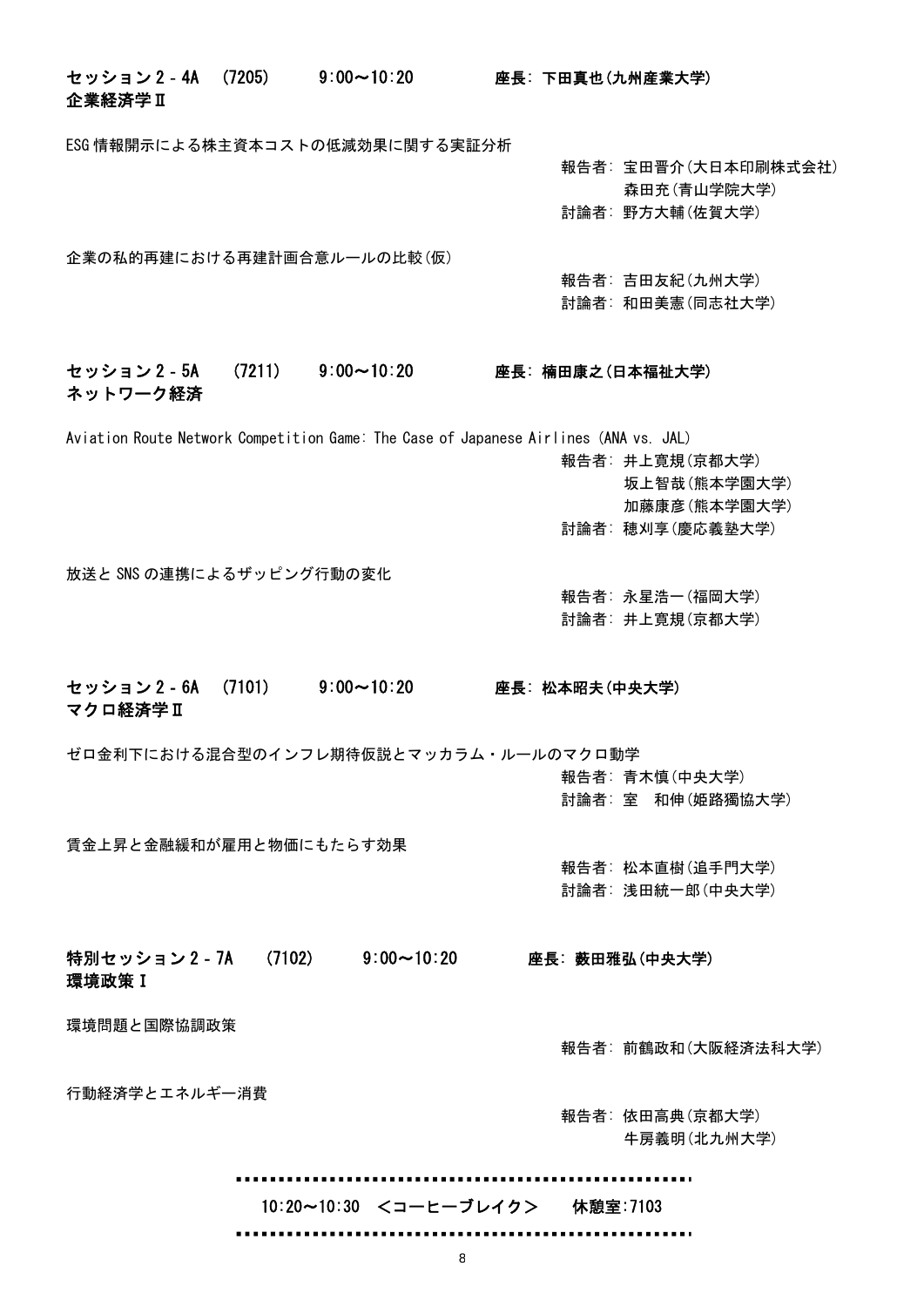**推薦講演Ⅰ(7101) 10:30∼11:25 司会: 堀宣昭(九州大学)** 

#### 演 題: 格差・貧困研究の動向と課題

講演者: 浦川邦夫(九州大学)

推薦講演Ⅱ(7101) 11:30~12:25 司会: 多和田眞(愛知学院大学)

演 題: A Generalized Model of Trade with Resource-use and Pollution

講演者: 柳瀬明彦(名古屋大学)

# 昼食 (休憩室: 7103) 12:25~13:30 \*(お弁当は用意しておりませんので各自ご用意ください。モノレール駅にコンビニはございます)

午後の部 13:30~16:10

セッション 2‐1B (7202) 13:30~15:30 座長: 松波淳也(法政大学) 環境経済学Ⅱ

Environmental investment in a differentiated duopoly: The case of cleaner production technology

> 報告者: 大内田康徳(広島大学) 岡村誠(広島大学) 折登由希子(広島大学) 討論者: 青山直人(青森公立大学)

廃棄物排出を考慮した消費者行動の比較静学分析

報告者: 赤石秀之(法政大学) 討論者: 福山博文(鹿児島大学)

Optimal policies for international recycling between developed and developing countries

> 報告者: 本間聡(東海大学) 討論者: 前鶴政和(大阪経済法科大学)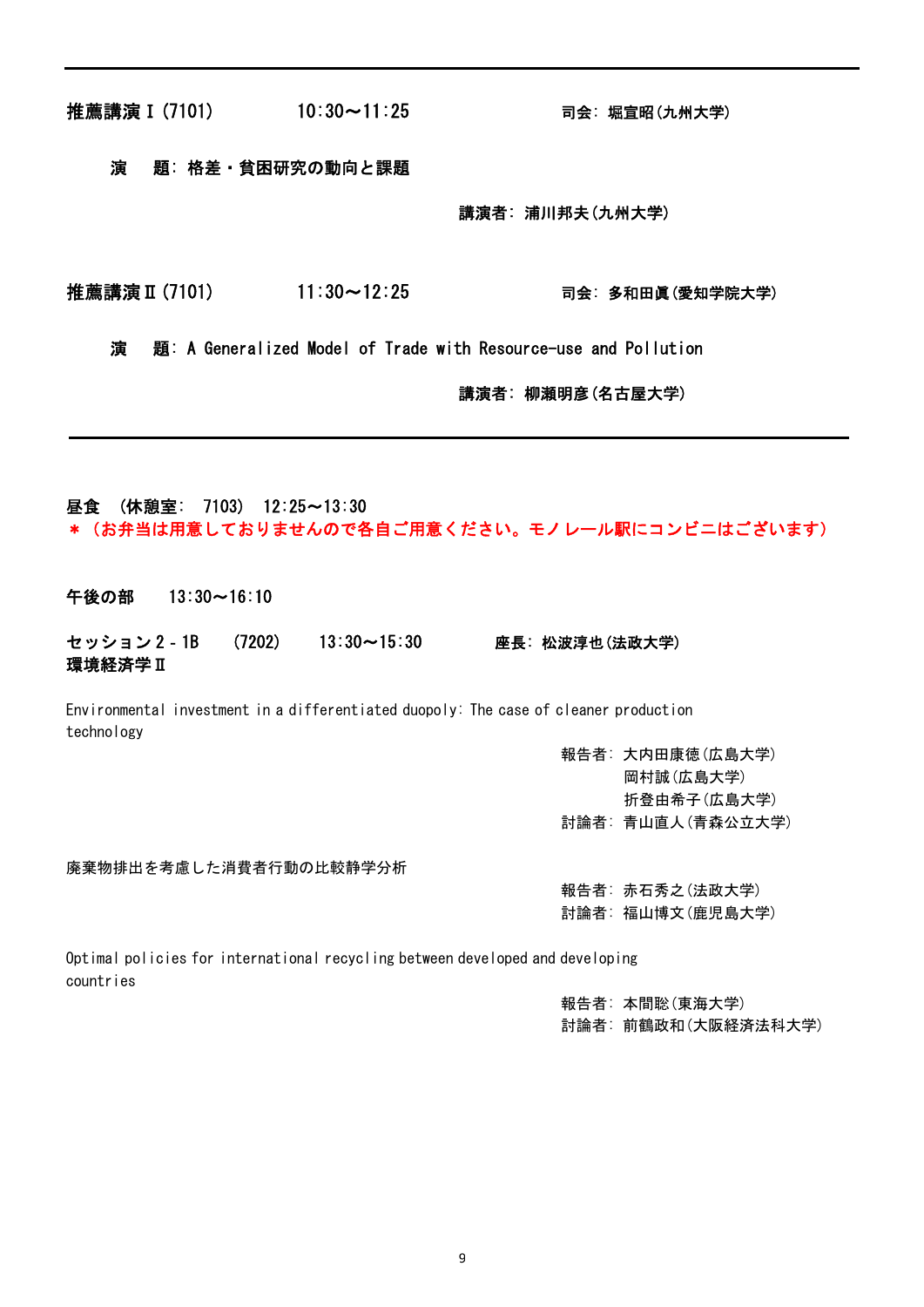| セッション 2 - 2B<br>家族の経済学II      | (7203) | $13:30 \sim 15:30$                                                                | 座長:坂上智哉(熊本学園大学) |                                                                 |
|-------------------------------|--------|-----------------------------------------------------------------------------------|-----------------|-----------------------------------------------------------------|
|                               |        | Grandparental child care, child allowance, and fertility                          |                 | 報告者: 宮澤和俊(同志社大学)<br>討論者: 安岡匡也 (関西学院大学)                          |
| Pensions and Wages in Japan   |        |                                                                                   |                 | 報告者: 三好向洋(愛知学院大学)<br>討論者: 濱秋純哉(法政大学)                            |
| 子の死亡率低下に対する援助が経済発展に与える効果      |        |                                                                                   |                 | 報告者: 弘田祐介 (大阪市立大学)<br>三原裕子(岡山理科大学)<br>討論者:友田康信(神戸市外国語大学)        |
| セッション 2 - 3B<br>産業組織Ⅱ         | (7204) | $13:30 \sim 14:10$                                                                | 座長: 北村紘(京都産業大学) |                                                                 |
| Mode I                        |        | Product Differentiation and Entry Timing in a Continuous Time Spatial Competition |                 | 報告者: 海老名剛(信州大学)<br>松島法明(大阪大学)<br>清水大昌(学習院大学)<br>討論者: 青木玲子(一橋大学) |
| 特別セッション 2 - 3C<br>市場戦略        | (7204) | $14:10 \sim 16:10$                                                                |                 | 座長: 青木玲子(一橋大学)                                                  |
| 最近のイノベーションと市場戦略 (再生医療など)      |        |                                                                                   |                 | 報告者: 青木玲子(一橋大学)                                                 |
| 情報技術産業における企業の合併 • 買収戦略について(仮) |        |                                                                                   |                 | 報告者: 海老名剛(信州大学)                                                 |
| 排他条件付取引のイノベーション促進効果の理論的分析     |        |                                                                                   |                 | 報告者: 北村紘 (京都産業大学)                                               |
| 特別セッション2-4B<br>企業行動           | (7205) | $14:00 \sim 16:00$                                                                |                 | 座長: 内田交謹(九州大学)                                                  |
| 企業の M&A 行動                    |        |                                                                                   |                 | 報告者: 齋藤隆志 (明治学院大学)                                              |
| 企業の情報公開と株価                    |        |                                                                                   |                 | 報告者:阿萬弘行(甲南大学)                                                  |
| 企業の資本構成・ペイアウト政策               |        |                                                                                   |                 |                                                                 |

報告者: 内田交謹(九州大学)

10